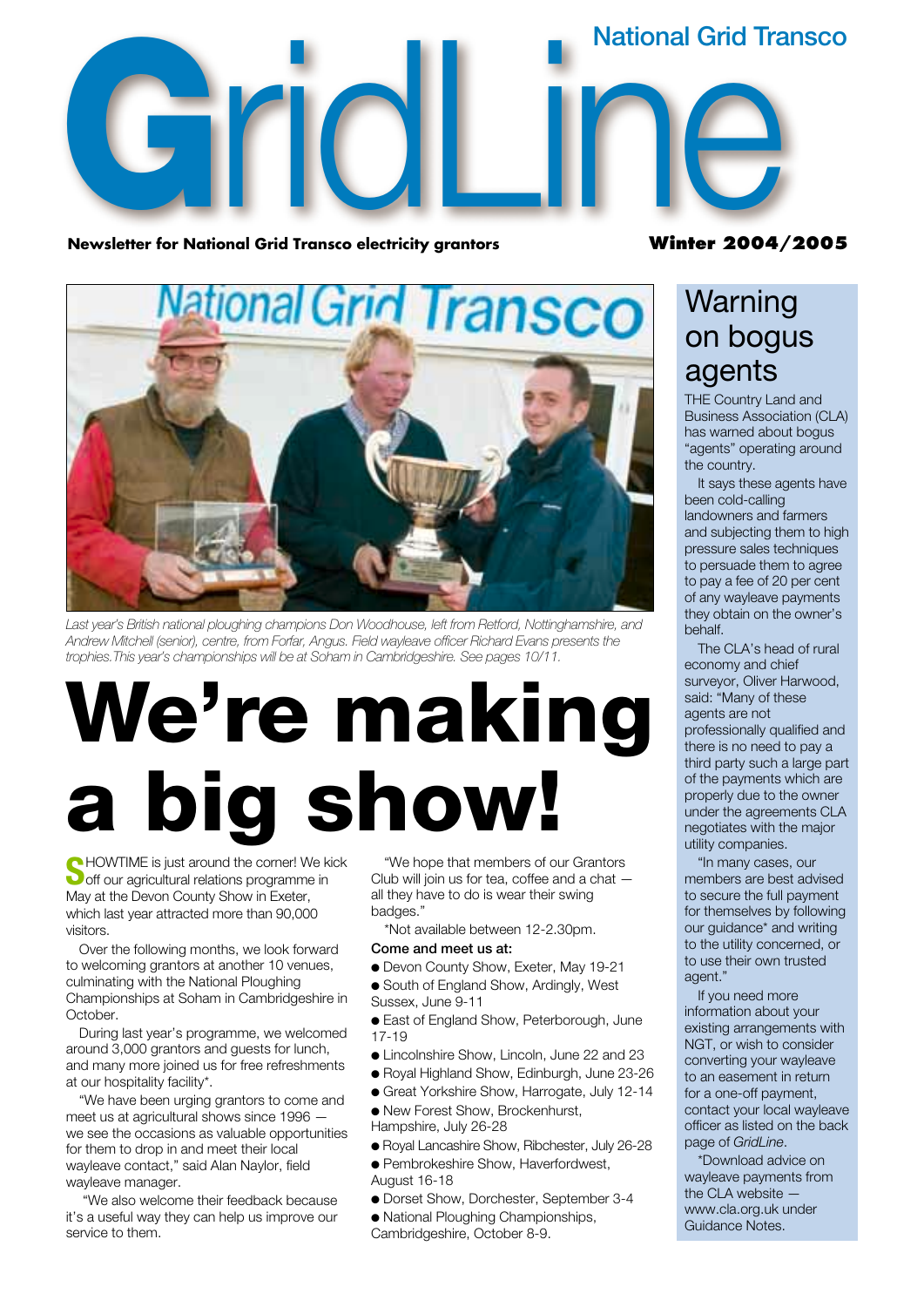#### **NEWS <sup>3</sup>**



**T**HE countdown is on to the completion of one of the biggest projects undertaken by National Grid Transco.

The £200 million scheme — known as The London Connection — will reinforce electricity supplies to the capital and has involved the construction of a 20 kilometre tunnel running from Elstree in Hertfordshire to St John's Wood in north London.

Cable — designed to require low maintenance — was pulled off the cable drums by winches at a rate of about 20 metres a minute, or 1,200 metres an hour

Launched in March 2000, the project is on target for completion at the end of 2005.

The final stage got under way in 2004 as work started on one of the longest 400kV cable circuit installations in

Europe. The cable arrived in 950-metre lengths on 63 drums, each weighing 44.5 tonnes gross and measuring 4.5 metres diameter, to the installation sites at Elstree, Hertfordshire and Cricklewood in north London.

> The three-metre diameter tunnel runs at an average depth of 27 metres and has been designed to accommodate a second circuit in years to come.

The new tunnel, all seven tunnel shafts and head house buildings have been built by Murphy Group, and the work has included the design, procurement and installation of all mechanical and electrical

services. These include ventilation, communications, temperature sensing systems, gas and fire detection and a monorail mounted tunnel inspection vehicle.

Two new 400kV substations are being built at existing National Grid Transco sites at Elstree and St John's Wood and five new transformers have already been installed.

This will ensure we meet the needs of Londoners well into the future.

THE Dartford 400kV cable tunnel project is moving towards completion.

This multi-million scheme was launched in 2003 and is on target for final commissioning in June 2005.

The new 2.4km tunnel, which runs from Littlebrook in Kent to Thurrock in Essex, was commissioned by NGT's civil engineering contractor AMEC in October.

The tunnel contract was worth around £20 million.

ABB, which has the £12 million cable

and switchgear contract, has started work on the installation of two 275kV circuits in the new tunnel. These will replace two 275kV circuits removed from beneath the road deck of the west Dartford road tunnel.

Introducing the new tunnel means future maintenance can be carried out without affecting traffic flow on London's orbital motorway network. The tunnel will also significantly increase the security of major and important National Grid Transco assets.

NGT's Scott Sadler, project manager, said: "The achievement of this important project milestone has needed considerable effort by all parties involved, with both our tunnel contractor AMEC and NGT site supervision consultant Babties working extended hours to achieve the October deadline.

> The company hopes that the remaining six centres will continue their work delivering environmental education in their areas. In future, NGT's support to these centres will be in the form of continued rent-free access to the land and buildings.

"It means we can now look forward to an overall completion date this summer, and with the commissioning of the two circuits reinstate an important part of the NGT system."

**N**IGHTINGALES don't just sing in Berkeley  $Square - they also sing in$ the woods of Whisby Nature Park near Lincoln. Which is why NGT will be taking care not to disturb their habitat and nesting activities when it undertakes a multi-million pound refurbishment of the West Burton to Walpole line in 2005.

> NGT – which was working near the school refurbishing its network of underground transmission cables — stepped in and came up with the funds to restore the pond and help create a bigger and better wildlife area for the children to enjoy.

# Light at the end of Dartford cable tunnel<br>
THE Dartford 400kV cable tunnel **Endit Control** and switchgear contract, has started NGT's Scott Sadler, project manager, **Workers told to watch the birdie**

The company's contractors, Balfour Beatty Power Networks, is due to start refurbishing the whole of the 90-kilometre 400kV overhead line from West Burton near Retford in Nottinghamshire to Walpole near Wisbech in Cambridgeshire in March. Completion is expected by the end of the year.

The work will involve the replacement of quad conductors on the line with a new triple set and there will be upgrading of some of the pylon foundations and replacement of all tower fittings and any faulty steelwork.

"Tree cutting work at Whisby will be undertaken outside the nesting period and the erection and dismantling of a railway scaffold and the changing of the wires will be done in two stages, before nesting starts and after it has finished," said field wayleave officer Robin O'Brien.

"On the whole, the line crosses high-quality farmland owned by 135

grantors. However, on the outskirts of Lincoln, the line also

crosses the Nature Park, Lincoln Golf Centre and a busy road junction of the A46 with a tower situated in the car park of the Gamekeeper Pub at North Hykeham outside Lincoln.

"We will be working closely with everyone concerned to ensure this large scheme causes as little disruption as possible."

Hopwood said: "Nightingales are one of the most important breeding species at Whisby, with visitors coming from as far away as Yorkshire and Cheshire to see and hear the birds. By working closely with all parties concerned, we have come up with a work programme that ensure the nightingales can breed with the absolute minimum of disturbance."

NGT is to focus future support on six of its current 12 environmental education centres. It will work closely with partner organisations to improve services and raise greater awareness of energy education.

External relations manager Ross Hayman said: "The environmental centres were set up at different times over the last 30 years at electricity substation sites and some are now far from where our employees are based.

Whisby Nature Park's assistant warden Grahame *INSET: A nightingale in full song —* PICTURE COLIN CARVER

"The six we intend to concentrate on are close to either our own main office locations or to major population centres. Although we won't continue to provide funding to the other six, we hope they'll be able to take advantage of continued use of the sites and to be able to utilise their independence to expand their markets."

The six supported centres are Bishops Wood, near Kidderminster, Worcestershire, Iver near Slough, Penwortham near Preston, Skelton Grange near Leeds, West Boldon near Newcastle and Canterbury.

NGT came to the rescue after vandals ruined a wildlife pond at Windhill Primary School in Shipley, West Yorkshire.

The pupils were devastated when the pond they had designed and created themselves was vandalised shortly before its unveiling.

### Pupils get a helping hand

# **London Connection completion on target**

#### *Teaming up… Graham, left, and Robin*

# Pylon perfect for peregrine perch



In the last issue of *GridLine*, we featured a story about the efforts made by National Grid Transco and its contractors to protect nesting peregrine falcons during a refurbishment project in Dorset.

The peregrines were nesting on towers on the 400kV overhead line between

Mannington substation in Wimborne and Chickerell substation in Weymouth.

About three kilometres of the line crosses the northern part of the Army's Bovington Training Area — and Army photographer Alan Atkins was able to capture some shots of a female peregrine as it was about to leave the nest.

# **Changes**



*A worker is dwarfed by the cable, which arrived in 950-metre lengths on 63 drums, each weighing 44.5 tonnes*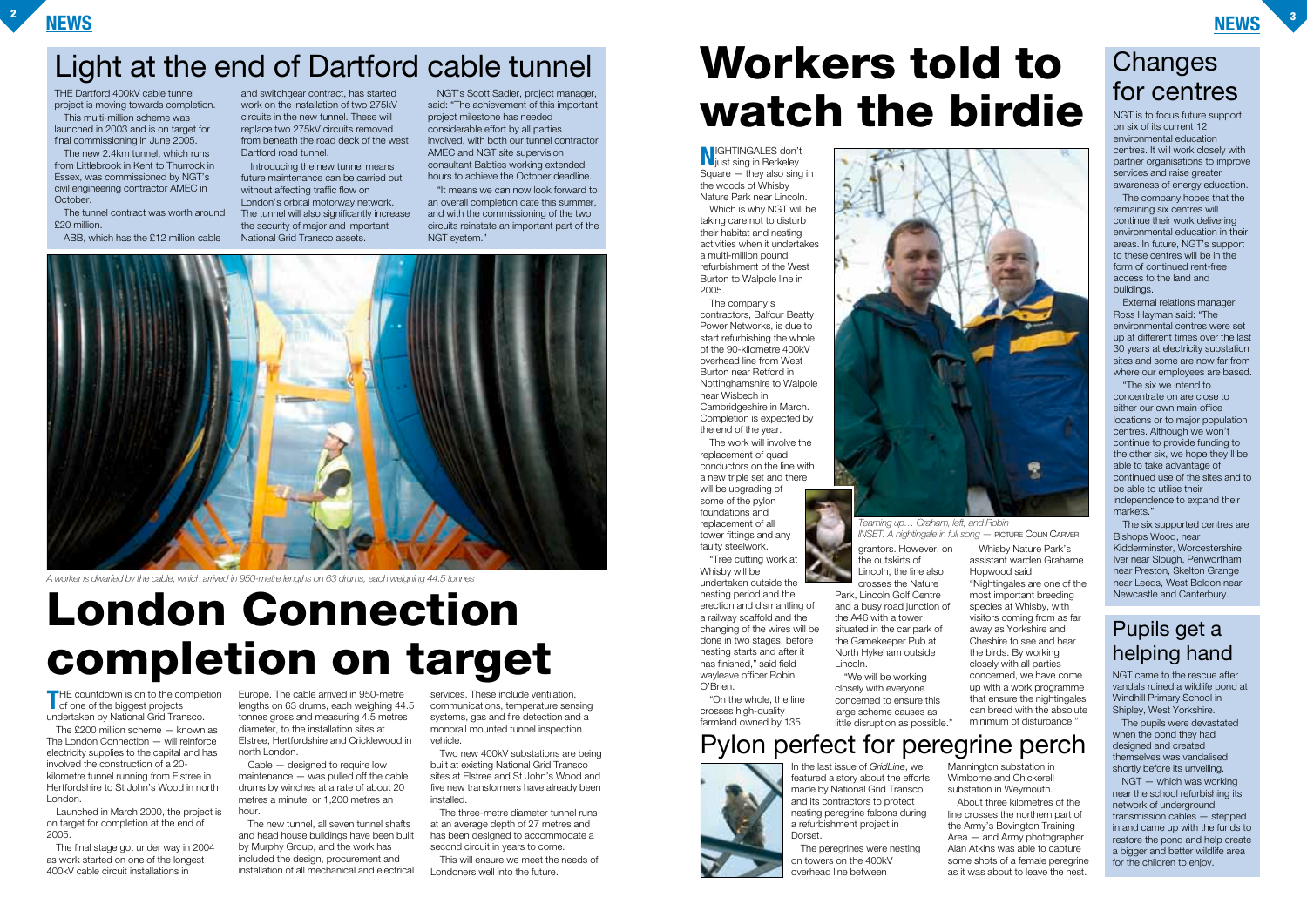### **NEWS <sup>4</sup>**

**THE Tree Council has<br>I launched a Green** Monuments campaign to gain special protected status for the UK's ancient and historic trees.

Even those dating from William the Conqueror's time may be at risk because there is no specific protection for historic importance — even for trees as old as Stonehenge are vulnerable.

The Tree Council —which is supported by NGT — wants the government to change this situation.

"Historic trees are as important to our heritage as the great stately homes and castles, yet many of them could be felled tomorrow without contravening any regulations," said directorgeneral Pauline Buchanan Black. "It is the view of Tree Council members that they should qualify as a form of historic monument and should be specifically protected. The fact that no single government department has responsibility for historic and ancient trees should not be an excuse to do nothing."

Pauline said the trees include yews that could have been saplings when Stonehenge was being built, and oaks that have probably been around since before the Norman Conquest.

"There are others which may not be ancient, but still matter very much because of their associations with an important historic event or person or because they were the first of their kind to be planted in this country.

"Such protection that exists for historic trees is coincidental and not by deliberate design. People often assume that all historic trees are protected in some way, perhaps by tree preservation orders. But trees which are not visible to the public are unlikely to qualify. It

means that many of the trees identified by wardens and featured in our *Great British Trees* book, could be ruled out."

The Tree Council outlined the weaknesses and shortcomings in a letter to Tessa Jowell at the Department of Culture, Media and Sport (DCMS) in October 2003. The letter was written in consultation with many of its members along with the Campaign to Protect Rural England and Tree Register of the British Isles. A number of these organisations, including the Woodland Trust and Ancient Tree Forum, are taking action to reinforce this campaign.

**N**ATIONAL Grid Transco's<br>relationship with trees was reinforced at a conference in Warwickshire.

Pauline said that, so far, there has been no satisfactory response from the DCMS, so the Green Monument Working Party is now compiling detailed evidence for a presentation to Richard McCarthy, directorgeneral of the sustainable communities delivery unit at the Office of the Deputy Prime Minister. It will include evidence of trees already lost through vandalism, planning or neglect, as well as examples of good practice in local



authorities. The Scone Douglas — one of Britain's "green monuments" and **A PILOT** project is under way in NGT to

prevent tall trees growing too close to overhead lines.

The new system — integrated vegetation management (IVM) — uses herbicide to stop re-growth of tall, fast-growing species.

The pilot involves 100 sites across England and Wales, 10 of which will be assessed by ecological specialists before and after the herbicide application.

● NGT provides information on how close trees can be planted to high voltage overhead lines — visit www.nationalgrid.com/uk/sen seofplace

Traditionally, trees growing near overhead lines have been pruned or felled to maintain safety clearances between equipment and conductors and prevent faults on the transmission system.

However, this is a continuing task and repeated cutting leads to well-established hardwood tree root systems and even more vigorous re-sprouting.

The hardback book. published by Constable & Robinson in association with The Tree Council, contains portraits of 88 trees from around the UK chosen for their outstanding cultural and heritage worth.

Using IVM establishes a low growing shrub, herb and grass layer in the area underneath the overhead lines. Once this layer is established,

projects and co-ordinator of confidant of Mary, Queen of its national Tree Warden Scheme — which is run in partnership with NGT — and Donald Rodger, a Scottishbased tree and woodland consultant.

site visits could be reduced to once every five years.

subsequent cost savings. "There are also a number of

- David Roberts of overhead line national contracts said that advantages include the creation of a biodiverse eco-system. "A key advantage is the extended
- maintenance cycles for grantors and
	-
- environmental benefits because herbicide applications don't disturb wildlife and birds, particularly during the nesting season, and there is less need to fell large trees once the low-growing shrub layer has been
- "The initial feedback from grantors has been
- The trials of the technique, which has been used successfully in the USA for 40 years, are being carried out by Fountain Support Services as part of their vegetation management

established.

very favourable." contract with NGT.

The conference at Ettingham Park Hotel at Stratford-upon-Avon was organised by The Tree Council for nearly 60 tree warden network co-ordinators representing councils around the country.

The theme was Protect Our Heritage Trees in support of The Tree Council's Green Monuments campaign. It was chaired by Sue Roe, The Tree Council's chairman.

NGT land and development officer Aileen Smith outlined the public safety and electricity supply reliability issues involved in trees and power lines.

She also described how the company works in partnership with stakeholders to develop its tree policy.

She described how live conductors are uninsulated or bare — and how electricity can arc or "jump" across to an object that is too close. A flashover to a tree can result in the tree becoming

live as the electricity seeks a path, causing a danger to the public and resulting in a fire.

A flashover or tree falling on to a line can also lead to a loss of supply, as with recent major power cuts in both the USA and Italy. This illustrated the importance of ensuring trees and vegetation next to and beneath NGT's electricity lines are managed.

Aileen also talked about minimum clearances necessary between highvoltage overhead line conductors and trees, and the safety measures needed when working near overhead lines.

She said a survey of the NGT network revealed that out of about 22,000 spans along 7,200 kilometres of overhead line in England and Wales, 11,000 spans require continuing management of trees and vegetation.

# **Campaign helps save our history**

# **Conference spells out overhead supply risks**

### Project should keep trees on right lines



*Conference speaker… Aileen Smith*

A NEW publication — *The Heritage Trees of Britain and Northern Ireland\** — is playing its part in supporting the Green Monuments campaign.

It has been written by Jon Stokes, The Tree Council's director of community

It features colour portraits by British landscape photographer Archie Miles and Edward Parker, who is renowned for his photography of international environmental issues.

Among the trees featured are Rizzio's Chestnut, planted by the Italian

Scots shortly before his murder, the legendary Bleeding Yew in a Welsh churchyard, and the original Bramley apple tree in Southwell, Nottinghamshire.

Jon said he is delighted the book has been received so well and hopes it will increase awareness of our national "green monuments" and the need for stronger protection measures.

\**The Heritage Trees of Britain and Northern Ireland* — ISBN 1 84119 9591. £16.99.

## Heritage book will play its part

### Cash raised for charity

NGT helped boost the coffers of the BBC Children in Need appeal in November by nearly £44,000.

Half of this money was raised by staff in a fund-raising bonanza that included auctions, dressing-down days, raffles and even samosa sales!

The company matched donations £1 for £1.

NGT community relations officer Trish Handsley and colleagues were in the BBC TV studio to hand over the cheque.

**NEWS**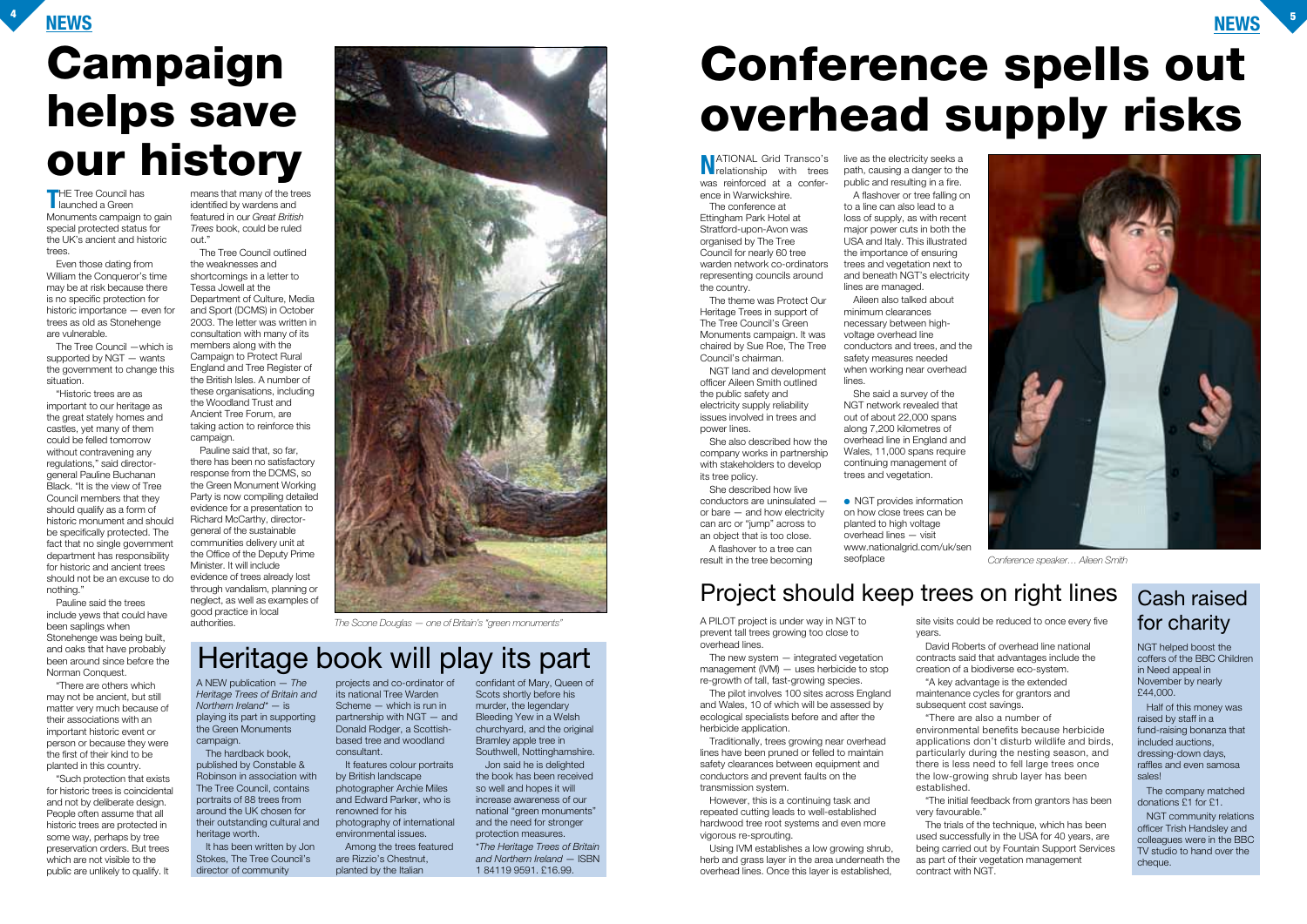

### **FEATURES <sup>7</sup>**

# New recruit loves the outdoor life

# **Moving on, but same line of work**

SOUTH Wales wayleave warden Sandra Stevens. above, is off to pastures new — retirement.

She has worked at National Grid Transco for 10 years, the past two as part of the wayleave field team.

Sandra says she has thoroughly enjoyed her time with National Grid, especially as a warden, and now looks forward to spending more time with her family and her two young grandchildren.

### Warden hangs up her boots



*Sue Dunham beside her house boat* Monbretia

**W**HEN Ron Gilmour left school at 16, having spent his first 15 years abroad as a serviceman's son, he went to work in the office of a steel construction and fabrication firm in Harrogate.

"The company provided steel for 400kV pylons — little did I realise then that one day I might be standing in a field talking to a grantor next to a pylon we had provided the steelwork for!" he said.

Ron, now 56, retires at the end of March after almost 30 years in the electricity supply

industry. He joined the accounts department of the former Central Electricity Generating Board's (CEGB) North East regional HQ in Leeds in 1976, and later moved into purchasing contracts and stores before joining wayleaves in 1985 at CEGB's offices in Harrogate.

"I was encouraged to apply for an opening in the department by a couple of friends, both wayleave officers, Mike Ford and Scott Stephenson — Scott, of course, is still a wayleave officer in the North East."

Sue, who has two grownup sons, is a keen dinghy sailor and loves being close to nature… so much so, that she has lived for the past six years on a 1947 motor fishing vessel on the River Deben in Suffolk.

After a couple of years in the records office, Ron joined the field wayleave team — and never looked back. "I have really loved the work, because no two days are ever the same and I've a chance to meet a wonderful, diverse mix of people," he said. "One minute you can be chatting to a humble farmer with a smallholding, the next talking to a titled grantor with thousands of acres of land.

"Some projects have involved cable work in the centre of large cities, while other projects have

● Sue takes over from Amy Jones who is now a land and development officer based at NGT headquarters in Warwick.

seen work being carried out on overhead lines across inhospitable terrain, perhaps 1,000 feet up on the Pennine Hills where in some cases helicopter was the only practical way to transport materials to site.

"You really see life as a wayleave officer — there are lots of stories to tell, but probably not in *GridLine*!"

For the past 11 years, Ron has been closely involved in wayleaves for the £230 million second Yorkshire Line project which was completed in 2003

and the subsequent dismantling of the overhead line between Middlesbrough and Stockton. He has no intention of letting the grass grow under his feet and is keen to continue in the same line of work on an agency basis.

He and his wife Rosemary have three grown-up children who are busy forging their own careers — "but still living at home," said Ron. A keen DIY man, he built his own house in Harrogate 20 years ago; he also expects Rosemary will have a few jobs lined up for him!

SUE Dunham loves the Great Outdoors — which is why she is delighted to join NGT's wayleave field team in East Anglia as a wayleave warden.

After years in sales and marketing — she sold posh hairbrushes to London stores — law degree studies and office-based roles, she is looking forward to getting out and about in the countryside.

The boat, called *Monbretia*, is moored near Woodbridge. "It's an idyllic

setting for observing wildlife," she said.

After working in sales and marketing, Sue became a mature student and studied law at Hertfordshire University, graduating in 1995. She worked in a chartered surveyors' practice for some time, before joining NGT in December 1999 as section co-ordinator for engineering services maintenance based at Bramford in Suffolk.

She later joined Gridcom, the company's telecommunications infrastructure division, to help run the access teams.

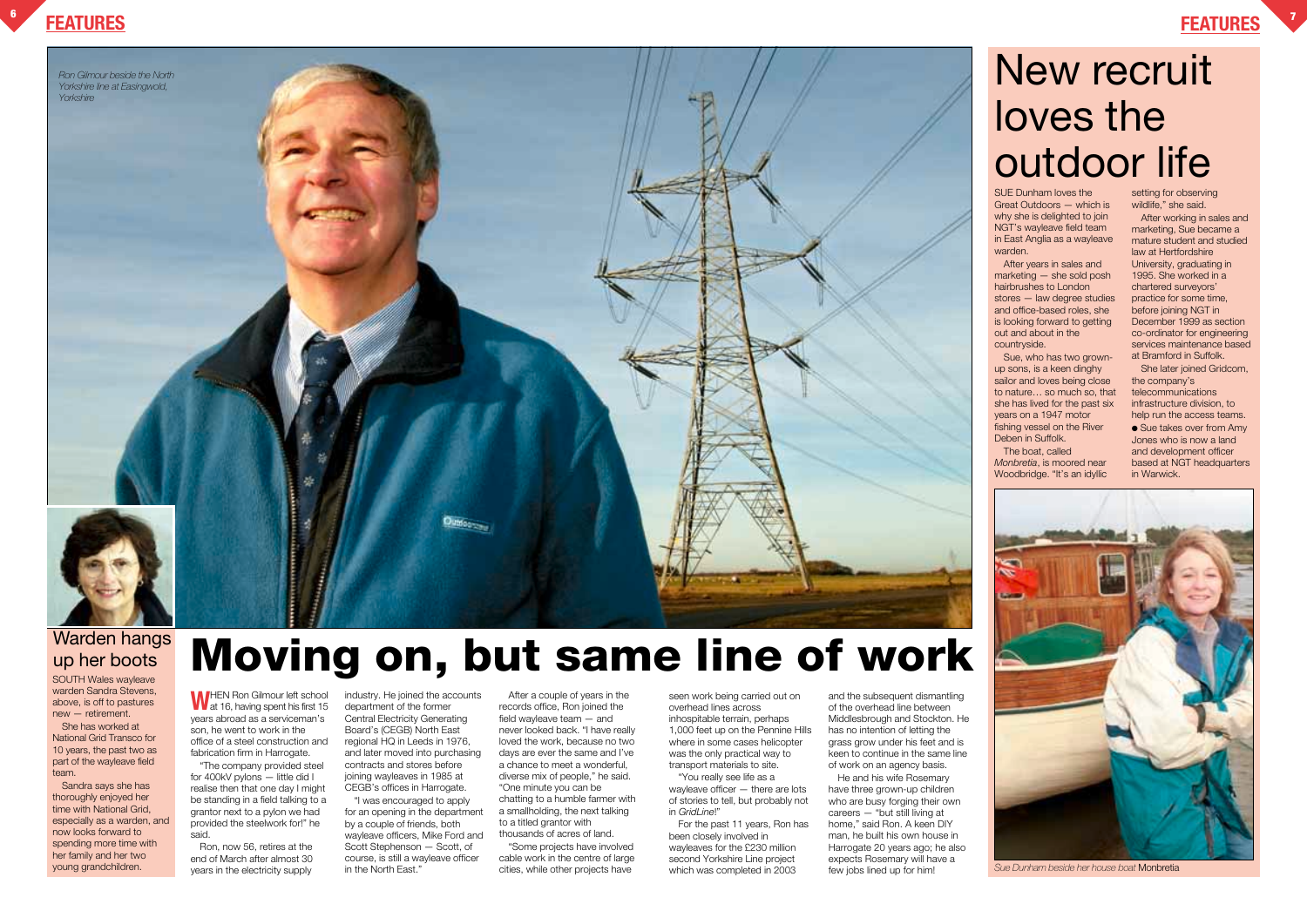### **FEATURES <sup>8</sup>**

**T**HE Girdlers "escaped" to Cornwall 16 years ago, and say it was the best decision they ever made.

It's certainly one that has benefited the future of the Exmoor pony — and part of the Cornish countryside that has been returned to its natural state.

"We ran a poultry farm in Lingfield, directly under the flight path to Gatwick Airport," said Des. "Air traffic was becoming increasingly heavy, the great storm of 1987 severely damaged our poultry buildings, and then we were hit by the salmonella scare. We decided it was time to move onl'

Des, 65, and Gill, 69, moved to their 180-acre farm at Higher Trevilmick, Lanivet, near Bodmin, when life became untenable in Surrey.

The couple and their two children Colin and Jennifer — plus the family pony, llama and a collection of goats, cats and dogs — ended up at Higher Trevilmick, in an Area of Outstanding Natural Beauty, and with Redmoor Memorial Reserve on its boundary and the Neolithic hill settlement Helman Tor on its doorstep.

"We intended to move to Exmoor — but



fortunately fate brought us here instead," said Gill.

Higher Trevilmick had been intensively farmed and the previous owner had kept a beef suckler herd. Des and Gill were keen to enhance and conserve the natural landscape by returning the land to moorland. "We were one of the first farms to benefit from the Countryside Stewardship Scheme which allowed us to develop an upland sheep farm," said Des.

Exmoor ponies first came to the farm 14 years ago thanks to Gill, who has been "horse mad" all her life.

She said: "I probably rode a horse before I walked. I grew up living next door to the farm in Reigate owned by J Arthur Rank, the film producer. He had lots of Shire horses and some of my earliest memories are of being taken for rides by carters.

"I never had a pony of my own — I'd beg, borrow or steal a ride — so when our children came along, we bought one for them. Colin started riding at 18 months and grew up to do well on the show jumping circuit.

● Exmoor ponies are thought to descend from the first wild ponies that came to Britain between 100,000 and 200,000 years ago, walking across a swampy plain that was later to become the English Channel. Archaeological evidence dating back over 60,000 years bears an uncanny similarity to the Exmoor pony of today.

"We thought that keeping and breeding Exmoors



● Today, the ponies participate in every sphere of equestrian activity, be it showing, riding, driving, jumping, long distance riding or riding for the disabled.

would be something we could do together. We started off with two six-month-old foals and today we have a semi-feral herd of 37 ponies, including

● About 140 Exmoor ponies are still free-living on the moor.

two licensed stallions. Most we have bred ourselves, although we have re-homed some ponies, including one from a riding school."

• The Exmoor is about 12 hands in height. Its colour is brown, bay or dun with black points and mealy muzzle. The ponies are very stocky and strong with deep chests and large girths. A unique feature is the "hooded eye/toad eye" or heavy upper brow to protect the eyes from wind and rain.

Des said that they faced criticism to begin with. "A few people thought we were being really cruel, because we didn't provide stables or field shelters," he said.

> • The body hair grows in a surface drainage pattern. It lies in an arrangement of whirls and vortices which maximise water dispersal away from the vulnerable parts of the body and body openings. The winter coat grows in two layers which in effect provide "thermal underwear" and a "raincoat".

● The Exmoor Pony Society was formed in 1921 and today has a membership spread throughout the British Isles. For more information, visit www.exmoorponysociety. org.uk

"They didn't realise it's not necessary — nature has designed a pony suited to survival in the cold and wet. It doesn't need man and we didn't want to interfere with nature, although obviously we look out for their welfare. They eat the grass, heather and gorse, get extremely fat in the summer and live off this fat in

the winter when food is scarcer. I've seen an Exmoor turn its nose up at top quality horse feed in

favour of gorse!"

The ponies graze about 100 acres of the Redmoor Reserve, part of the Cornwall Wildlife Trust's Helman Tor Nature Reserve. "When we came here, Redmoor was like a jungle and I actually got lost in it once!" said Des. "The ponies soon made tracks through the reserve and by grazing along these tracks they made a safe trail that can be used by visitors."

Occasionally the couple exhibit some of their Exmoors at events like the Royal Cornwall Show. "But the real pleasure comes from simply enjoying them and seeing them out there in their natural habitat," said Des.

"It's good to know that we are doing our bit to protect their future, and that they, in turn, are doing their bit to manage the land the way it should be." ● Higher Trevilmick is crossed by the 400kV Landulph-Indian Queens overhead line.

*"The coming generations will have good reason to call us unfaithful stewards if when we are gone there are no little horses on the Exmoor hills."*

#### Mary Etherington, 1947

Mary, who lived on Exmoor, championed the future of the Exmoor pony. The late 1940s nearly saw their demise — gates left open and ponies stolen to provide food for city dwellers contributed to a dwindling pony population. By the end of the Second World War, no more than 50 Exmoor ponies survived. Mary rallied the breeders who set about re-establishing their herds.

# **Ponies boosted by couple's 'escape'**

The Exmoor pony is said to be rarer than China's giant panda — it's certainly listed as an endangered species by the UK's Rare Breeds Survival Trust.

The pony is a survivor that for many centuries existed on the moor with little human interference. But in the past 200 years there has been a decline as the result of enclosure of much of the moor, agricultural intensification, the spread of motor transport and the "improvement" of our native ponies by cross-breeding. NGT grantor Des Girdler and his wife Gill in Cornwall are fighting back with their Helman Tor Exmoor pony herd…

### Exmoors feel the benefit thanks to a departure from Gatwick to Cornwall…

### They're born to be wild

*Des and Gill Girdler have a close encounter with one of their charges, Pinkery Fuschia*

*Right: ponies tuck in to their favourite meal of grass, heather and gorse*

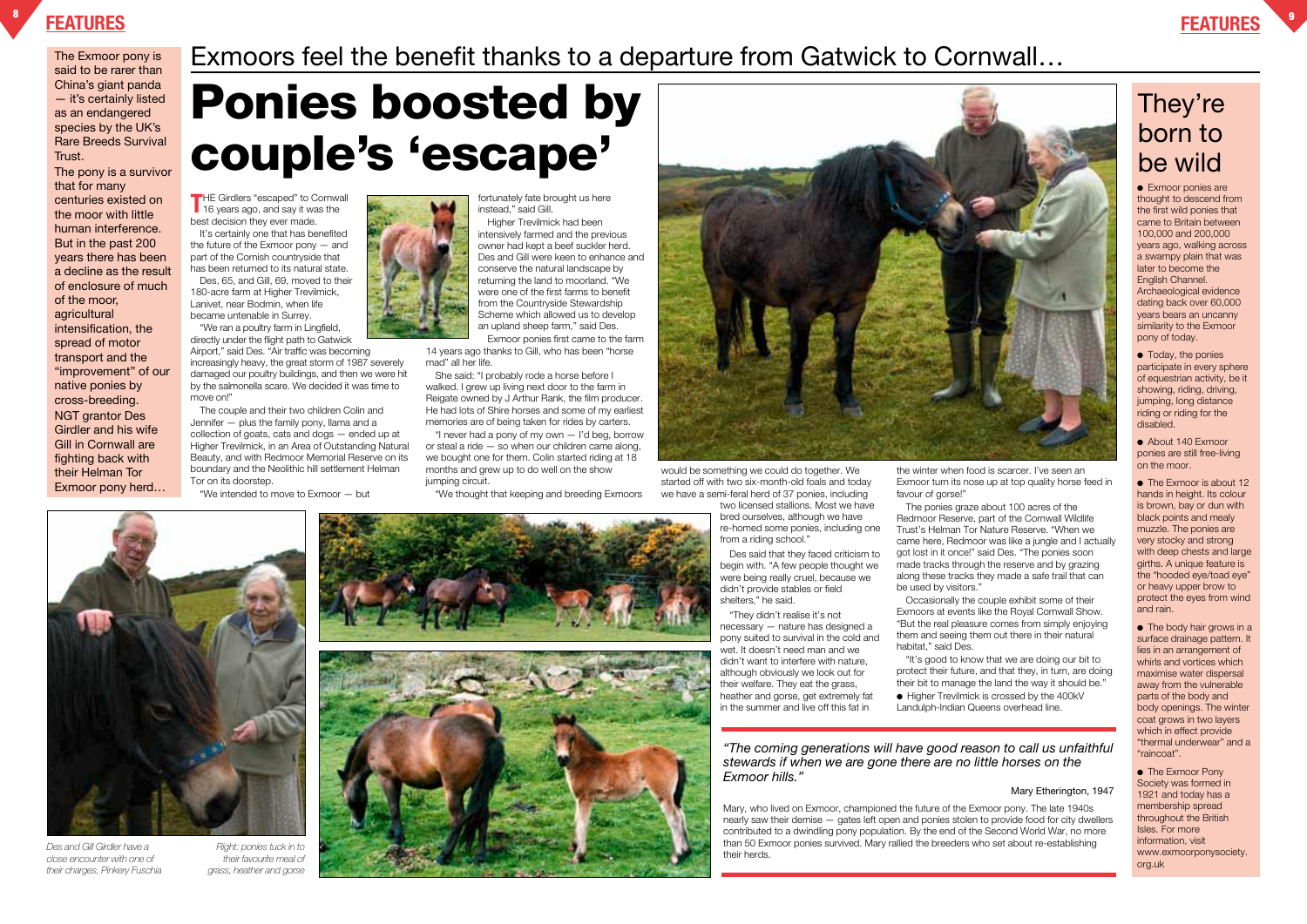Don Woodhouse from Retford in Nottinghamshire was the surprise winner of the British Conventional Ploughing championship, beating former world champion James Witty from Malton, North Yorkshire, into second place by 11 points.

**A**71-YEAR-OLD retired agricultural engineer took top honours at the British National Ploughing Championships — using a plough made from scrap.

It was Don's first championship victory in more than 20 years of competition.

"I've competed in this class for about 10 years, and for 10 years before that in the vintage class. But all I've ever won are local competitions," he said.

"It's a case of third time lucky as I've made it to the final plough-off twice before."

Don designed and built his  $p$ lough  $-$  the DW2000  $-$  in 2000, using bits of old ploughs and other scrap. "This is the third one I've built and the most successful to date," he said.

Don left school at 15 to work on a farm. After some time in the Army, he took up lorry driving before getting involved in commercial vehicle fitting. He worked for a firm importing agricultural machinery before setting up his own business in agricultural engineering.

The reversible ploughing contest and the National Grid Transco Award was won by Andrew Mitchell from Forfar, Scotland. Andrew won by a huge margin of 46 points, over reigning world reversible ploughing champion Simon Witty, the brother of James.

National Grid Transco was again a main sponsor of the event, along with Total Butler, Goodyear and Firestone, and more than 15,000 visitors converged on the site at South Stoke, near Reading in Berkshire. The organisers, the Society of Ploughmen, also



hosted the European Vintage Ploughing Championships which attracted competitors from 10 countries.

There was something for everyone — not just the ploughing spectacular, but a host of trade stands, rural craft displays, vintage tractors and engines and magnificent shire horses at work.

For once, the weather was good and the ground conditions were perfect. "But as we found out on the second day, surface conditions can be deceiving," said Ken Chappell, the Society of Ploughmen's executive director. "It's not until you start ploughing that you find out what really lies beneath the surface.

"The soil conditions in the final plough-offs were among the trickiest I have seen for several years. That produced a few surprises, which is good for the future of the championships."

> help us constantly to improve our environmental management.

Visit www. ploughmen.co.uk for more information.

● **DIARY DATE:** the 55th British National Ploughing Championships will be held at Soham, Cambridgeshire on October 8 and 9, 2005.

NATIONAL Grid Transco has backed a new guide designed to support those involved in environmental education and Education for Sustainable Development (ESD).

Published by the Council for Environmental Education (CEE), *Measuring effectiveness: evaluation in education for sustainable development*\* will help them integrate evaluation into the planning and delivery of learning programmes.

It was developed by a CEE working party that included a National Grid Transco representative.

Nick Jones, head of Policy and Programmes at CEE, said: "We hope the guide will be a useful tool. Thinking about evaluation needs to be integral to the planning and implementation of learning programmes as this enables people to determine from the

outset how they make judgements, based on evidence, about the outcomes, value and quality of a programme."

The guide was launched at a CEE Policy Forum in London that explored progress during the first year of the Sustainable Development Action Plan for Education and Skills, and considered the future priorities in a range of sectors.

The forum, also supported by NGT, attracted 70 delegates from around the country. They represented a wide range of organisations, including environmental charities, county and city councils, environmental education, professional and industrial organisations and academia. They were welcomed by CEE director Libby Grundy and the first session was led by Jonathon Porritt, chairman of the



Sustainable Development Commission.

NGT group corporate responsibility director Gareth Llewellyn was one of the speakers at a House of Commons reception in the evening hosted by Joan Walley MP, a member of the Environmental Audit Select Committee and chairwoman of Learning for Sustainability sub-committee.

Gareth said that assessing

environmental performance is key to continual improvement. "In our recent employee survey, environment was third in the list of issues being managed well. We also use external benchmarks such as Business in the Environment where we are in the premier league\*\* and Dow Jones Sustainability World\*\*\* where we are fourth. "The feedback from these

"Continual improvement is just as relevant to education as it is to us as a multinational company, so the new guide will be very useful for those involved in environmental

education." \*The guide is available free from CEE, 94 London Street, Reading RG1 4SJ. Tel: 0118 950 2550. Also available on the CEE website www.cee.org.uk. \*\*The premier league recognises companies that

have scored more than 95 per cent in the annual Business in the Environment (BiE) Index of Corporate Environmental Engagement.

\*\*\*The Dow Jones Sustainability World Indexes consist of more than 300 companies that represent the top 10 per cent of the leading sustainability companies in 59 industry groups in the 34 countries covered by the biggest 2,500 companies in the Dow Jones Global Indexes. ● CEE's work is funded by the Department for Environment Food and Rural Affairs and the Department for Education and Skills. It aims to influence and develop policy, influence, develop and disseminate practice and enhance the effectiveness and coherence of the sector. To find out more about CEE, visit the website.

*National Grid Transco's Gareth Llewellyn with (from left), CEE president Sir Geoffrey Holland, CEE director Libby Grundy, Joan Walley, MP for Stokeon-Trent North, and Peter Ainsworth, MP for East Surrey, at Portcullis House, Westminster, London*

# Backing for new environmental education guide



# **Don takes title with 'DIY' plough**

*Champions… Don holds the Conventional Ploughing trophy while Andrew, also pictured above, receives the National Grid Transco Award from field wayleave officer Richard Evans*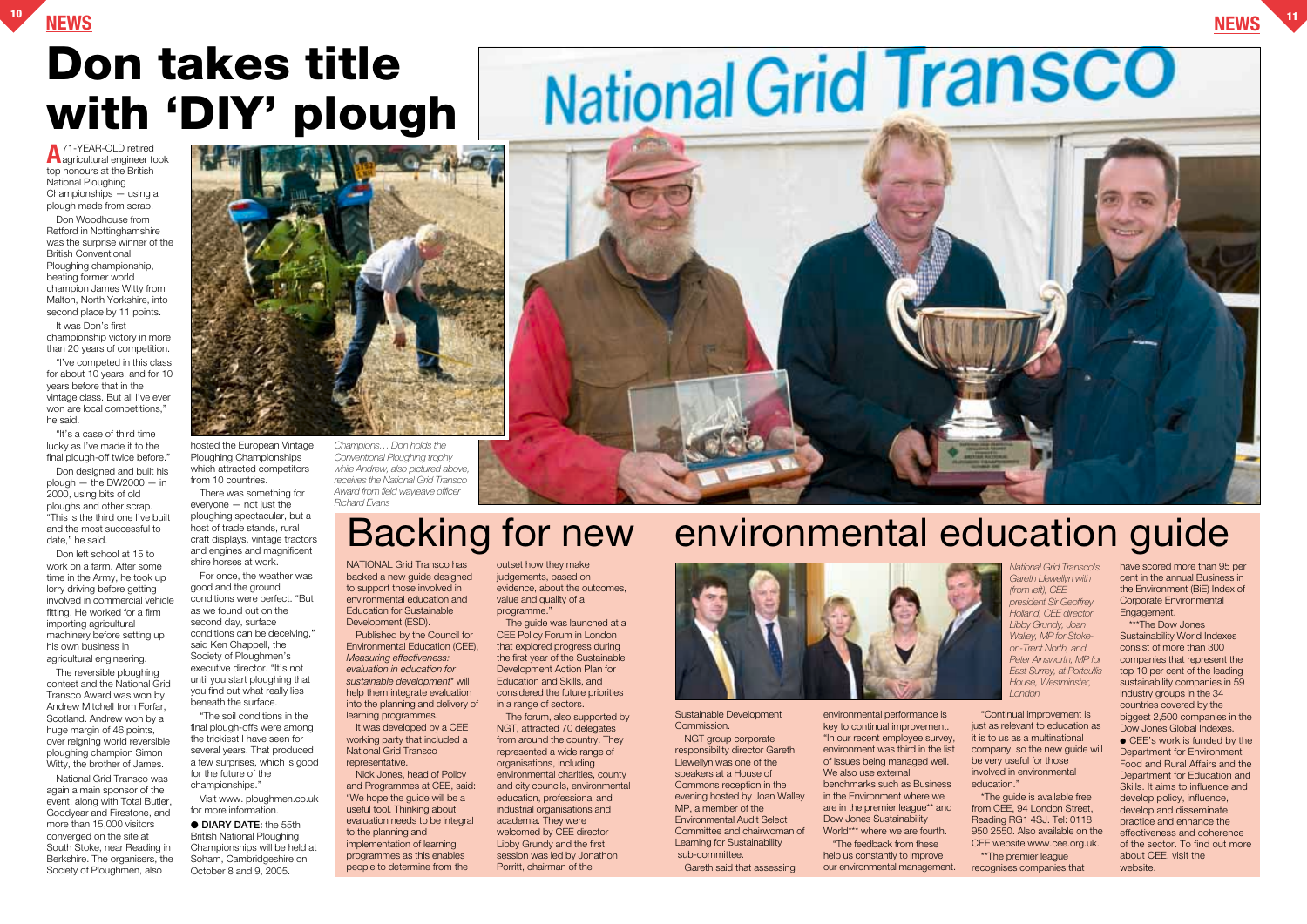





# **Grantors in clay shoot-out**

# **Reel good day's fishing!**

**WITHOUT** doubt the most fun I "a day to remember".

These were just some of the comments from grantors taking part in the grand final of our clay pigeon shooting event.

It summed up the enthusiasm of all 15 finalists who gathered at the NAC at Stoneleigh for the shoot-out and celebration dinner. They had qualified at the five regional competitions held around the country earlier in the year.

Richard Biggs, Scott Stephenson, Richard Evans and Phil Burgess from the field wayleaves team were hosts on the day as our quests showed off their marksmanship. Alan Naylor, field wayleave manager, presented trophies to the winners.

"Clay pigeon shooting is one of the country's fastest growing sports — the Clay Pigeon Shooting Association reports

membership increasing by 180 per cent in the last 10 years. It's also a sport that can be enjoyed by young and old, and people with disabilities," said Alan.

"We were delighted to welcome grantors to our second clay pigeon shooting events and equally delighted with the obvious enthusiasm of our guests — they are already talking about the next round this year."

● If you would like to find out more about clay pigeon shooting, visit www.cpsa.co.uk, or contact the CPSA at Edmonton House, Bisley Camp, Brookwood, Woking, Surrey GU24 0NP.

#### **RESULTS**

 $\bullet$  Heaviest fish (13 lb) caught by Stuart Brown from Thorpe, Surrey.

 $\bullet$  Heaviest bag (28.5 lb) caught by Ray Beeles of Durham.

● Winner experienced: Graham Andrew, from Sutcombe, Devon. ● Winner novice: Richard Grant

 $\bullet$  Lady novice  $-$  Dawn Webb from Chelmsford in Essex, (wife of Roger Webb) who caught two four pounders.

It was a great day out and it mattered not ❛ that it was chucking it down most of the time! I hardly noticed. My fish is due to make its entrance at lunchtime next weekend and I am looking forward to that very much! Thank you for a very enjoyable and memorable day.

from Coventry ● Flush: Idris Roberts from Flintshire, Peter Jones from South Wirral, Cheshire and Paul Rosbottom from Manchester

**N**EARLY 20 of our grantors and contractors took the bait and escaped to the tranquillity of rural Hampshire for National Grid Transco's first angling event.

> think the fish tales to wives and husbands were all in excess! But that's the great advantage of fishing tales!

My thanks for a wonderful day's fishing. As ❛ an experienced coarse fisherman, yet a fly fishing novice, I found that it was one of the most educational and enjoyable days fishing I have encountered.

We organised a day's fishing at the Avington Trout Fishery, near Winchester, one of the oldest stillwater trout fisheries in the country, famous for its clear water stalking and the big fish it produces.

"It was another opportunity to get together with grantors in an informal social environment," said Brian Mead, who hosted the day along with fellow wayleave officers Martin Bretherton, Wilson Holmes and Richard Evans. Our guests were also joined by Hector Pearson, who heads NGT's Land and Development Group.

"Despite poor weather, it was a fantastic day — everyone said they wouldn't have missed it for anything," said Brian. "Some of our guests brought their partners and two of the wives, Jane Eastall and Peggy Grant, made excellent gillies throughout the day."

NGT is considering making this an annual competitive event. If any grantors are interested then please contact your local wayleave officer or wayleave warden — details on the back page.

#### **RESULTS**

Both Stuart and Ray were presented with smart new fishing bags.



**Jonathan Tennant, Postling,**

### **Near Hythe, Kent**

I did so enjoy myself and it was all down to ❛you. Like everyone else I had great fun and I

**Guy Anderson, Salisbury, Wiltshire**

**Paul West, contract engineer, Balfour Beatty Power Networks**

"



*Robin Smith picks his spot in the clay pigeon shoot*

#### *Peggy and Richard Grant Stuart Brown and catch of the day Dawn Webb Hector Pearson*

*Avington Trout Fishery, Hampshire, where our grantors caught some fine fish*

## takes aim and here's our guests' verdict.







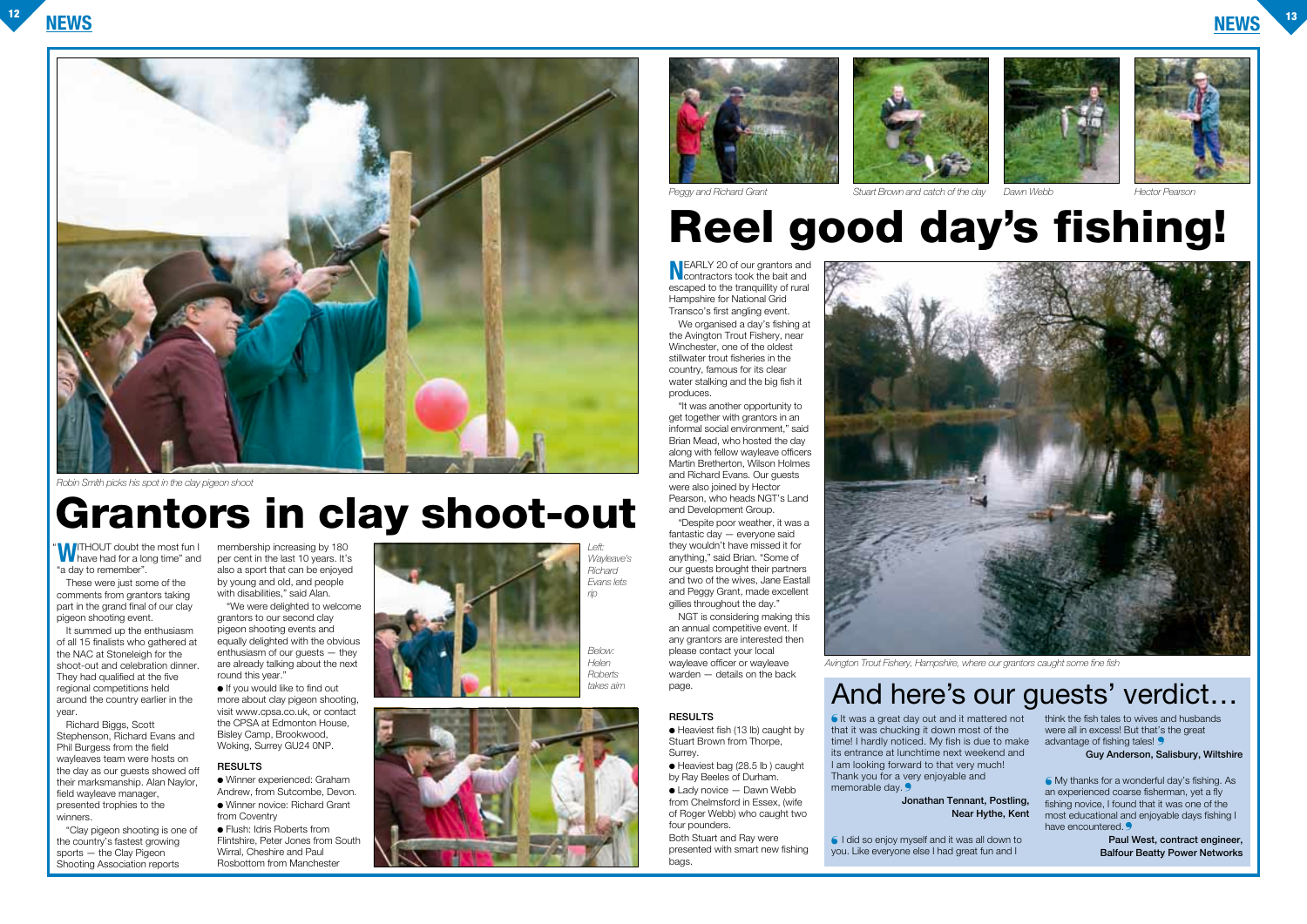### **FEATURES <sup>14</sup> FEATURES**

**THE Farm Energy Centre is the UK's leading source of information on the application of energy-based techniques in farming and horticulture. It works with farmers, utilities including National Grid Transco research institutes and manufacturers, providing expertise on energy applications and energy efficiency. It covers a wide range of activities from energy auditing and energy**



**brokering to energy efficiency planning and product testing and evaluation. The FEC also works with other organisations in the energy business such as the Energy Savings Trust, Action Energy and agricultural/horticultural organisations including the National Farmers Union, the Milk Development Council, Horticultural Development Council and the Health and Safety Executive. Its database of energy techniques and equipment is a unique resource which allows farmers to track down equipment suppliers offering specific equipment, and the FEC Trade Membership scheme helps to bring manufacturers and farmer clients together. For more detailed information about the FEC, visit www.farmenergy.com**

**If you would like more information about any of the issues highlighted on these pages, contact the FEC at NAC, Stoneleigh, Kenilworth, Warwickshire CV8 2LS. Tel: 024 7669 6512 or e-mail: info@farmenergy.com Use the same numbers to obtain a list of FEC publications, including technical guides, and technical notes.**

WATER, along with electricity<br>and gas, is an essential utility for operating a farming business.



IT'S always a good idea to check if there are cables or pipes in the ground before digging new drains or foundations,

Most electricity and gas transmission and distribution companies have a free service from which you can get route information on pipes and lines across your land.

longer as easy to get permission from the Environment Agency to take a private supply. New UK and European Legislation is making greater demand on farmers to prove their need for water and demonstrate they are using it wisely. Even farmers with existing licences are being asked to reapply for them. So to help farmers secure their

supplies for the future, here are National Grid Transco's tips to comply and work with the water legislation:

By referring to these you can get a quick idea where you might encounter a buried cable or pipe.

● Record your water use month by month so you can show how much you use

> $\bullet$  Do an audit  $-$  this will help spot areas where you

If you suspect services to be present, look for telltale signs nearby, like the presence of gas or electric meter cabinets or street lights. If you suspect that a service is near, carefully dig trial holes by hand.

Larger cables or pipes are often marked at road crossings.

You may also come across concrete, polythene or earthenware tiles or ducts which are a good indication of the existence of a service below.

Another sign is the presence of a marker tape laid slightly above the service.

Most electricity cables are black but some high voltage cables are coloured red. Gas mains laid before the 1970s are usually black.

More recent pipes are yellow or very occasionally orange.

If in doubt always stop work and consult your local utility company.

### It pays to think before you dig

Arable farmers and horticulturists are big water users with irrigation, and livestock farmers use lots for stock drinking and cleaning systems.

Recently in an office heating system, FEC engineers found that, although the office was occupied only 40 hours a week, the heating system was operating night and day, at full power for the remaining 128 hours

Such is the demand that many farmers have private water supplies, using pumps to abstract water from boreholes, streams or lakes.

But resources have become stretched in the UK, and it's no



and where you use it. ● Write down how you use water and what difference it makes to your business. This will help in arguing your case on how essential an adequate supply is to you.

THE Farm Energy Centre at Stoneleigh is looking forward to having a new neighbour by the end of  $2005 -$  the National Farmers' Union (NFU).

The NFU is moving its national HQ from London and its new home, a purpose-built office block at Stoneleigh, is already under construction.

The move, says the FEC, is set to encourage greater cooperation between the NFU and many other organisations working from the site.

"We are widely involved with the NFU at the moment on Climate Change Levy issues and the promotion of energy efficiency," said Andrew Kneeshaw, managing director of FEC.

"Their move to Stoneleigh

will help ease the work we do with NFU and aid a broader service to their members."

The move will also bring NFU closer to NGT with our head office being sited only six miles away in nearby Warwick.

 $\bullet$  Look at alternative sources  $$ capturing roof water, or treating it for re-use can reduce the primary demand.

● Reservoirs can be used to store water which has been abstracted during times of surplus.

IT'S time to take control, says the FEC.

● Check for possible sources of pollution. One major factor in new environmental legislation is to ensure that spent irrigation and washing water cannot harm watercourses or wildlife.

Farmers are always looking for ways to reduce energy costs but so many options involve a significant amount of investment in capital equipment. And where the cost are high, paybacks are often too long to be justified.

● Get involved with CAMS. Each region now has a catchment water abstraction strategy (CAMS) which is run by the Environment Agency and requires the involvement of users to derive a balanced approach to local needs. You should find out how this works in your area and get involved.

● Use an installation contractor with a certificate of compliance as recommended by the Water Regulations Advisory Scheme (WRAS).

However, after on-farm energy audits carried out by the FEC, one option in particular is put at the top of the action priority list. It involves some type of control.

There's a good reason why control heads the costeffectiveness league and that is a controller — whatever it is is usually a fraction of the price of the item it is controlling. Whether it's a timeswitch, a thermostat or some sort of sensor, chances are that even the most sophisticated model is not that expensive compared

with the rest of the system.

In many cases, simple control devices can pay back quickly. Time switches on office drinks machines and thermostats on heaters may not be exciting purchases but they are important in controlling costs.



Increasingly, more sophisticated controls can be used to get even greater savings. For example, switches that can sense if a room is being occupied and turn off lights if no-one has been around for 15 minutes, or sensors that will turn down the temperature settings in an office a few degrees if no-one is in. These save energy every day, which can contribute to substantial cost savings in the long term.

So look closely at control and select one of the many devices that can help.

FORMER farmers' leader Sir Ben Gill will head a Government-appointed task force to stimulate biomass supply and demand in a bid to meet renewable energy targets and boost farming, forestry and the rural economy.

Food and Farming Minister Lord Whitty has also unveiled a £3.5 million UK-wide bioenergy infrastructure scheme aimed at farmers, foresters and businesses interested in setting up producer groups for harvesting, storing, processing and supplying energy crops and woodfuel.

Grants are available for setup costs such as office rental, certain types of capital cost and training — but not the actual growing of crops, which is covered by a current Defra scheme.

Biomass can be used to produce heat and electricity, using crops such as willow, miscanthus — a tall, woody grass — and woodfuel from forests.

The Government's Energy White Paper includes an aim that renewable energy sources should supply 10 per cent of UK electricity by 2010, doubling to 20 per cent by 2020.

● For more details about the scheme, visit

www.defra.gov.uk/farm/acu/ energy/infrastructure.htm. For details about the Biomass Study Task Force, see www.defra.gov.uk/farm/acu/ energy/biomass-taskforce/ index.htm

MANY farmers are feeling the effect of increased gas and electricity prices in new contracts.

There was a steady reduction in prices after privatisation in the early nineties — but the past few months have seen an uncharacteristic change.

"Pressures on gas supplies and international uncertainty in the wider energy market set prices on a steep increase with some customers facing increases of as much as 50 per cent," said FEC managing director Andrew Kneeshaw. "National Grid Transco shipping prices have not contributed to this because our prices are pegged by regulation and are only marginally influenced by the 'raw' cost of energy. It has been the base cost of energy." Andrew said that although



some slackening of prices was seen in November and December, farmers should still expect to see a real increase in rolling 12-month energy prices. In terms of the need to be more energy efficient, price increases have, in fact, been more influential than the Climate Change Levy which lifted prices by only about 10 per cent. In the face of rising prices, energy efficiency measures will pay back more quickly than before. "Schemes dismissed

previously as taking too long to pay back will start to look more attractive," said Andrew.

"The Farm Energy Centre recommends that farmers take a second look at efficiency measures in the light of new prices as they may now decide that it's the right time to make an efficiency investment."

might be wasting water and demonstrate your interest in saving it.

# **Water licence** *Storing water in a reservoir or, inset, an irrigation tank, can help*

By following these simple recommendations you can increase your chances of convincing the Environment Agency that your water use is controlled, productive and can be sustained into the future.

# **– how**

# **to secure your supply**

# Who's in control?

### Beating the price pinch

# Big boost for biomass

# Hello neighbour as NFU moves closer